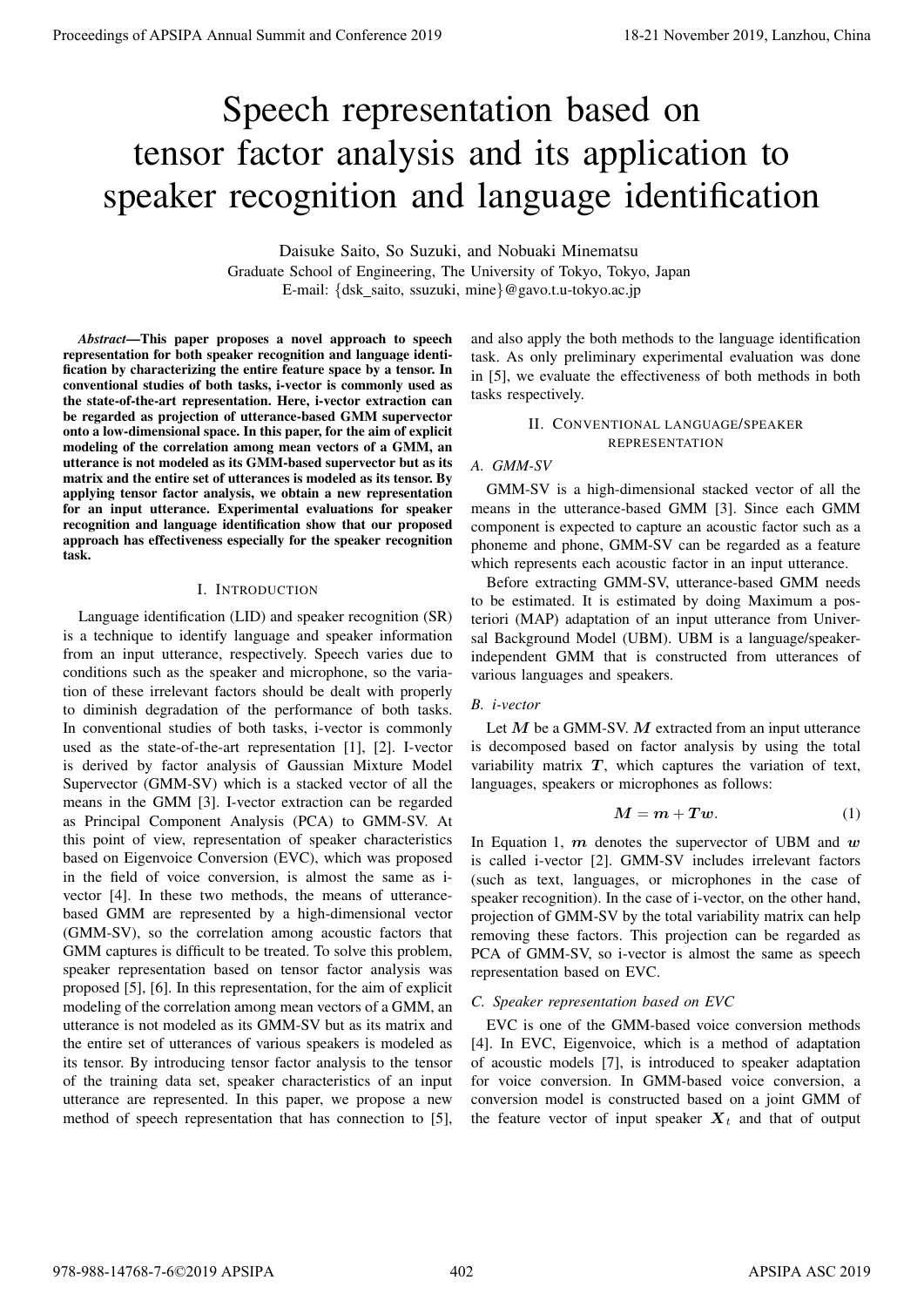

Fig. 1. Construction of speaker space based on Eigenvoice.

speaker  $Y_t$ . In the case of EVC, the feature vector of output speaker  $Y_t$  is represented by using the features of  $S$  pre-stored speakers.

First, *S* GMM-SVs of pre-stored speakers are extracted. The number of dimensions of GMM-SV is *DM* (*D* and *M* denote the number of dimensions of the mean vector and the number of components respectively). Second, a speaker space is constructed by Singular Value Decomposition (SVD) of *S* GMM-SVs. The speaker space is represented by a bias vector and  $K(\leq S)$  basis vectors (See Figure 1). Therefore, GMM-SV of the output speaker  $M^{(tar)}$  is represented by linear combination of basis vectors  $\mathbf{B} = [\mathbf{B}_1^\top, \mathbf{B}_2^\top, \cdots, \mathbf{B}_M^\top]^\top \in \mathcal{R}^{DM \times K}$ and a bias vector  $\mathbf{b} = [\mathbf{b}_1^{(0)}^{\top}, \cdots, \mathbf{b}_M^{(0)}^{\top}]^{\top} \in \mathcal{R}^{DM \times 1}$  as follows: Proceeding of APSIPA Annual Summit of Conference 2019<br>
Proceedings of APSIPA Annual Summit and Conference 2019<br>
Proceeding and Conference 2019 18-21 November 2019, Lanzhou, China 4030 18-21 November 2019, Lanzhou, China 4

$$
M^{(tar)} = Bw + b \tag{2}
$$

As GMM-SV of the output speaker is manipulated by the *K*-dimensional weight vector *w*, *w* can be regarded as the representation of the output speaker. By using the features of *S* pre-stored speakers, the output speaker is effectively represented even in the case of a small amount of training utterances.

The weight vector can be estimated based on a maximum likelihood (ML) or MAP criterion using utterances of the output speaker. Let  $Y_t^{(tar)}$  be the feature vector of the output speaker at *t*-th frame, and  $Y^{(tar)}$  be the sequence of  $Y_t^{(tar)}$ . *w* is estimated based on a ML criterion as follows:

$$
\hat{\boldsymbol{w}} = \operatorname*{argmax}_{\boldsymbol{w}} p(\boldsymbol{Y}^{(tar)} | \boldsymbol{\lambda}^{(EV)}, \boldsymbol{w})
$$
(3)

The following updating equation is derived by introducing the auxiliary function:

$$
\hat{\mathbf{w}} = \left\{ \sum_{m=1}^{M} \overline{\gamma}_m^{(tar)} \mathbf{B}_m^\top \mathbf{\Sigma}_m^{(YY)^{-1}} \mathbf{B}_m \right\} \sum_{m=1}^{-1} \mathbf{B}_m^\top \mathbf{\Sigma}_m^{(YY)^{-1}} \overline{\mathbf{Y}}_m^{(tar)} \tag{4}
$$
\n
$$
\overline{\gamma}_m^{(tar)} = \sum_{m=1}^{T} \gamma_{m,t}, \ \overline{\mathbf{Y}}_m^{(tar)} = \sum_{m=1}^{T} \gamma_{m,t} (\mathbf{Y}_t^{(tar)} - \mathbf{b}_m^{(0)}) \tag{5}
$$

$$
t=1 \t t=1 \t t=1
$$
  

$$
\gamma_{m,t} = p(m|\mathbf{Y}_t^{(tar)}, \boldsymbol{\lambda}^{(EV)}, \boldsymbol{w})
$$
 (6)

On the other hand, *w* is estimated based on a MAP criterion as follows:

$$
\hat{\boldsymbol{w}} = \operatorname*{argmax}_{\boldsymbol{w}} p(\boldsymbol{Y}^{(tar)} | \boldsymbol{\lambda}^{(EV)}, \boldsymbol{w}) p(\boldsymbol{w}) \tag{7}
$$

If  $p(w)$  is assumed  $\mathcal{N}(0, I)$  as in the case of i-vector, the following updating equation is derived:

$$
\hat{\boldsymbol{w}} = \left\{ \boldsymbol{I} + \sum_{m=1}^{M} \overline{\gamma}_m^{(tar)} \boldsymbol{B}_m^{\top} \boldsymbol{\Sigma}_m^{(YY)^{-1}} \boldsymbol{B}_m \right\} \sum_{m=1}^{M} \boldsymbol{B}_m^{\top} \boldsymbol{\Sigma}_m^{(YY)^{-1}} \overline{\boldsymbol{Y}}_m^{(tar)} \quad (8)
$$

## *D. Speaker representation based on SAT for EVC*

Speaker Adaptive Training (SAT) was introduced to EVC [8]. SAT was proposed as a method of construction of initial model for speaker adaptation, and better conversion performance was achieved by introducing SAT to EVC. SAT is done for each speaker in [8], but can also be done for each utterance. In this section, utterance-level SAT is explained. In the case of utterance-level SAT, basis vectors, a bias vector, weight vectors of the training utterances are estimated to maximize the likelihood of all the training utterances as follows:

$$
\hat{\mathbf{\Lambda}}(\hat{\boldsymbol{w}}_1^N) = \operatorname*{argmax}_{\mathbf{\lambda}, \mathbf{w}_1^N} \prod_{n=1}^N \prod_{t_n=1}^{T_n} p(\mathbf{Y}_{t_n}^{(n)}|\mathbf{\lambda}(\boldsymbol{w}_n))
$$
(9)

In Equation 9,  $Y_{t_n}^{(n)}$  denotes the feature vector of *n*-th training utterance at  $t_n$ -th frame.  $\lambda(w_n)$  denotes parameters of the GMM adapted to *n*-th training utterance represented by the weight vector  $w_n$  and  $\Lambda(w_1^N)$  denotes the set of  $\lambda(w_n)$ .  $w_1^N$  denotes the set of the weight vectors of all the training utterances  $(w_1, w_2, \dots, w_N)$ .

The parameters are updated according to the following procedure:

- 1) Update the weight vectors  $\hat{w}_n$  of all the training utterances using the current basis vectors and bias vector.
- 2) Update the basis vectors  $\hat{B}_1, \ldots, \hat{B}_K$  and the bias vector *b* using  $\hat{w}_n$ .
- 3) Iterate updating these parameters several times.

The updating equation of the weight vector  $\hat{w}_n$  is as follows:

$$
\hat{\boldsymbol{w}}_{n} = \left\{ \sum_{m=1}^{M} \overline{\gamma}_{m}^{(n)} \boldsymbol{B}_{m}^{\top} \boldsymbol{\Sigma}_{m}^{-1} \boldsymbol{B}_{m} \right\} \sum_{m=1}^{1} \boldsymbol{B}_{m}^{\top} \boldsymbol{\Sigma}_{m}^{-1} (\overline{\boldsymbol{Y}}_{m}^{(n)} - \overline{\gamma}_{m}^{(n)} \boldsymbol{b}_{m})
$$
(10)

$$
\overline{Y}_{m}^{(n)} = \sum_{t_{n}=1}^{T_{n}} \gamma_{m,t_{n}}^{(n)} Y_{t_{n}}^{(n)}
$$
(11)

$$
\gamma_{m,t_n}^{(n)} = p\Big(m|\boldsymbol{Y}_{t_n}^{(n)}, \boldsymbol{\lambda}(\boldsymbol{w}_n)\Big), \ \ \overline{\gamma}_m^{(n)} = \sum_{t_n=1}^{T_n} \gamma_{m,t_n}^{(n)} \tag{12}
$$

The updating equations of the basis vectors  $\hat{\boldsymbol{B}}_1, \dots, \hat{\boldsymbol{B}}_K$  and the bias vector  $\hat{b}$  are as follows:

$$
\hat{\boldsymbol{v}}_m = \left\{ \sum_{n=1}^N \overline{\gamma}_m^{(n)} \boldsymbol{W}_n^\top \boldsymbol{\Sigma}_m^{-1} \boldsymbol{W}_n \right\} \sum_{n=1}^{N} \boldsymbol{W}_n^\top \boldsymbol{\Sigma}_m^{-1} \overline{\boldsymbol{Y}}_m^{(n)} \quad (13)
$$

$$
\hat{\boldsymbol{v}}_{m} = \begin{bmatrix} \hat{\boldsymbol{b}}_{m}^{\top} & \hat{\boldsymbol{B}}_{m}^{(1)} & \cdots & \hat{\boldsymbol{B}}_{m}^{(K)} \end{bmatrix}^{\top} \in \mathcal{R}^{(K+1)D \times 1}
$$
(14)

$$
\hat{\boldsymbol{W}}_n = \begin{bmatrix} 1 & \hat{\boldsymbol{w}}_n^\top \end{bmatrix} \otimes \boldsymbol{I} \in \mathcal{R}^{D \times (K+1)D} \tag{15}
$$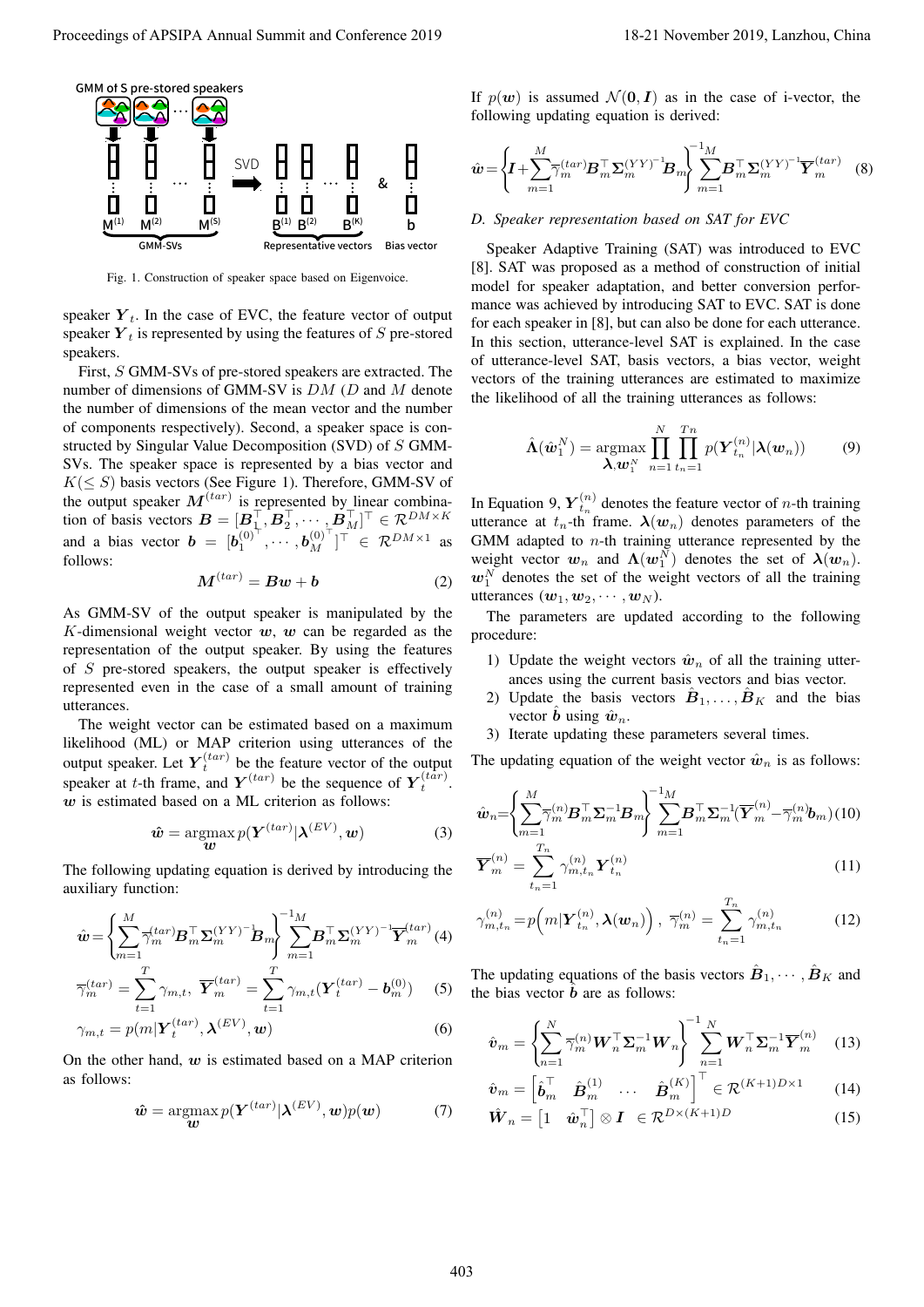# *E. Relations of speaker representation based on EVC, SAT for EVC, and i-vector*

In II-B, II-C, we explained that speaker representation based on EVC and i-vector can be derived from PCA of GMM-SV. However, both methods are different in terms of implementation of PCA. Speaker representation based on EVC is derived from deterministic PCA (DPCA), which is done to maximize variance of training data. On the other hand, i-vector extraction can be regarded as Probabilistic PCA (PPCA), which is done to maximize likeihood of training data. In the case of DPCA, orthogonal basis vectors are calculated and the number of dimensions can be reduced by truncating basis vectors. In the case of PPCA, basis vectors are not generally orthogonal and the number of dimensions is set beforehand. Utterance-level SAT for EVC can be regarded as PPCA as in the case of i-vector. Proceedings of APSIPA Annual Summit and Conference 2019 18-21 November 2019, Lanzhou, China 404

# III. LANGUAGE/SPEAKER REPRESENTATION BASED ON TENSOR FACTOR ANALYSIS

## *A. Overviews*

In the case of EVC and i-vector, a feature space is constructed based on GMM-SV. However, since GMM-SV is simply a stacked vector of the means of GMM, it does not have the axis of the GMM components explicitly. In [5], [6], the mean vectors of GMM are represented as a matrix, whose row and column respectively correspond to the GMM component and the dimension of the mean vector, and tensor factor analysis are applied to the tensor of the entire set of training utterances to deal with correlation among the GMM components explicitly. In this paper, we apply this method to language/speaker representation.

# *B. Language/speaker representation based on Tucker decomposition*

SVD can be rewritten as decomposition of a second-order tensor as follows:

$$
A = USV^{\top} = S \times_1 U \times_2 V \tag{16}
$$

Tucker decomposition is an extension of SVD to a third-order tensor as follows [9]:

$$
\mathcal{A} = \mathcal{S} \times_1 \mathbf{U}_1 \times_2 \mathbf{U}_2 \times_3 \mathbf{U}_3 \tag{17}
$$

The mean vectors of utterance-based GMM are expressed by a  $M \times D$  matrix for each training utterance. M and D respectively denote the number of GMM components and that of the mean vector. The bias matrix *b* is calculated as the mean of these  $M \times D$  matrices, and then it is subtracted from each matrix. Let *N* be the number of training utterances. These  $M \times D$  matrices is expressed by a third-order tensor  $M \in \mathbb{R}^{M \times D \times N}$ . *M* is decomposed by appling Tucker decomposition as follows:

$$
\mathcal{M} = \mathcal{G}^{M \times D \times N} \times_1 \mathbf{U}^{(M)} \times_2 \mathbf{U}^{(D)} \times_3 \mathbf{U}^{(N)} \tag{18}
$$

In Equation 18,  $U^{(M)} \in \mathbb{R}^{M \times M}, U^{(D)} \in \mathbb{R}^{D \times D}$ , and  $U^{(N)} \in \mathcal{R}^{N \times N}$  capture the effects of the GMM component, the dimension of the mean vector, and the utterance index respectively. Here, the following matrix of *n*-th utterance is derived by fixing the third mode of *M*:

$$
\hat{\boldsymbol{\mu}}^{(n)} = \mathcal{G} \times_1 \boldsymbol{U}^{(M)} \times_2 \boldsymbol{U}^{(D)} \times_3 \boldsymbol{U}^{(N)}(n,:)
$$
 (19)

In Equation 19, if  $U^{(N)}(n,.) \in \mathbb{R}^{1 \times N}$  and the other part are regarded as the weight vector and the basis respectively, Equation 19 is the same as SVD. In this paper, Equation 19 is grouped to capture correlations among GMM components as follows:

$$
\hat{\boldsymbol{\mu}}^{(n)} = \boldsymbol{U}^{(M)} \left\{ \mathcal{G} \times_2 \boldsymbol{U}^{(D)} \times_3 \boldsymbol{U}^{(N)}(n,:) \right\} = \boldsymbol{U}^{(M)} \boldsymbol{W}_n^{\top} \tag{20}
$$

In Equation 20,  $U^{(M)}$  and  $W_n \in \mathcal{R}^{D \times M}$  are regarded as the basis matrix and the weight matrix. By truncating the basis matrix, an input utterance is decomposed as follows:

$$
\boldsymbol{\mu}^{(new)} = \boldsymbol{U}^{(M)} \boldsymbol{W}_{(new)}^{\top} + \boldsymbol{b}
$$
 (21)

In Equation 21,  $U^{(M)} \in \mathcal{R}^{M \times K_M}(K_M \leq N)$  is the basis matrix,  $W_{(new)} \in \mathcal{R}^{D \times K_M}$  is the weight matrix. A  $D \times$ *K<sup>M</sup>* matrix represents language or speaker. Estimation of the weight matrix *W* can be regarded as effective estimation of GMM.

In [5], the weight matrix  $W$  is calculated based on the minimizing mean square errors (MMSE) criterion for Equation 21. Furthermore, *W* can also be estimated based on a ML or MAP criterion as in the case of the weight vector based on EVC. *W* is estimated based on a ML criterion as follows [6]:

$$
\hat{\mathbf{W}} = \operatorname*{argmax}_{\mathbf{W}} p(\mathbf{Y}^{(tar)} | \boldsymbol{\lambda}^{(EV)}, \mathbf{W})
$$
\n(22)

The following updating equation is derived by introducing the auxiliary function:

$$
\text{vec}(\hat{\boldsymbol{W}}) = \left[\sum_{m=1}^{M} \overline{\gamma}_m^{(tar)} \boldsymbol{U}_m^{\top} \boldsymbol{U}_m \otimes \boldsymbol{\Sigma}_m^{(YY)^{-1}}\right]^{-1} \text{vec}(\boldsymbol{C}) \quad (23)
$$

$$
\boldsymbol{C} = \sum_{m=1}^{M} \boldsymbol{\Sigma}_{m}^{(YY)^{-1}} (\overline{\boldsymbol{Y}}_{m}^{(tar)} - \overline{\gamma}_{m}^{(tar)} \boldsymbol{b}_{m}^{(0)}) \boldsymbol{U}_{m}
$$
(24)

$$
\boldsymbol{U}_{m} = \boldsymbol{U}^{(M)}(m, :) \in \mathcal{R}^{1 \times K_M}, \ \boldsymbol{b}_{m}^{(0)} = \boldsymbol{b}(m, :)^{\top} \in \mathcal{R}^{D \times 1} \tag{25}
$$

In Equation 23, vec() is the vec operator that stacks the columns of a matrix into a vector.

On the other hand, *W* is estimated based on a MAP criterion as follows:

$$
\hat{\mathbf{W}} = \underset{\mathbf{W}}{\operatorname{argmax}} p(\mathbf{Y}^{(tar)} | \boldsymbol{\lambda}^{(EV)}, \mathbf{W}) p(\mathbf{W}) \qquad (26)
$$

If  $p(\text{vec}(\boldsymbol{W}_n))$  is assumed  $\mathcal{N}(\boldsymbol{0}, \boldsymbol{I})$ , the following updating equation of the weight matrix  $\hat{W}_n$  is derived:

$$
\text{vec}(\hat{\boldsymbol{W}}) = \left[ \boldsymbol{I} + \sum_{m=1}^{M} \overline{\gamma}_m^{(tar)} \boldsymbol{U}_m^{\top} \boldsymbol{U}_m \otimes \boldsymbol{\Sigma}_m^{(YY)^{-1}} \right]^{-1} \text{vec}(\boldsymbol{C}) \quad (27)
$$

$$
\boldsymbol{C} = \sum_{m=1}^{M} \boldsymbol{\Sigma}_{m}^{(YY)^{-1}} \left[ \overline{\boldsymbol{Y}}_{t}^{(tar)} - (\boldsymbol{W}_{n} \boldsymbol{U}_{m}^{\top} + \boldsymbol{b}_{m}) \right]
$$
(28)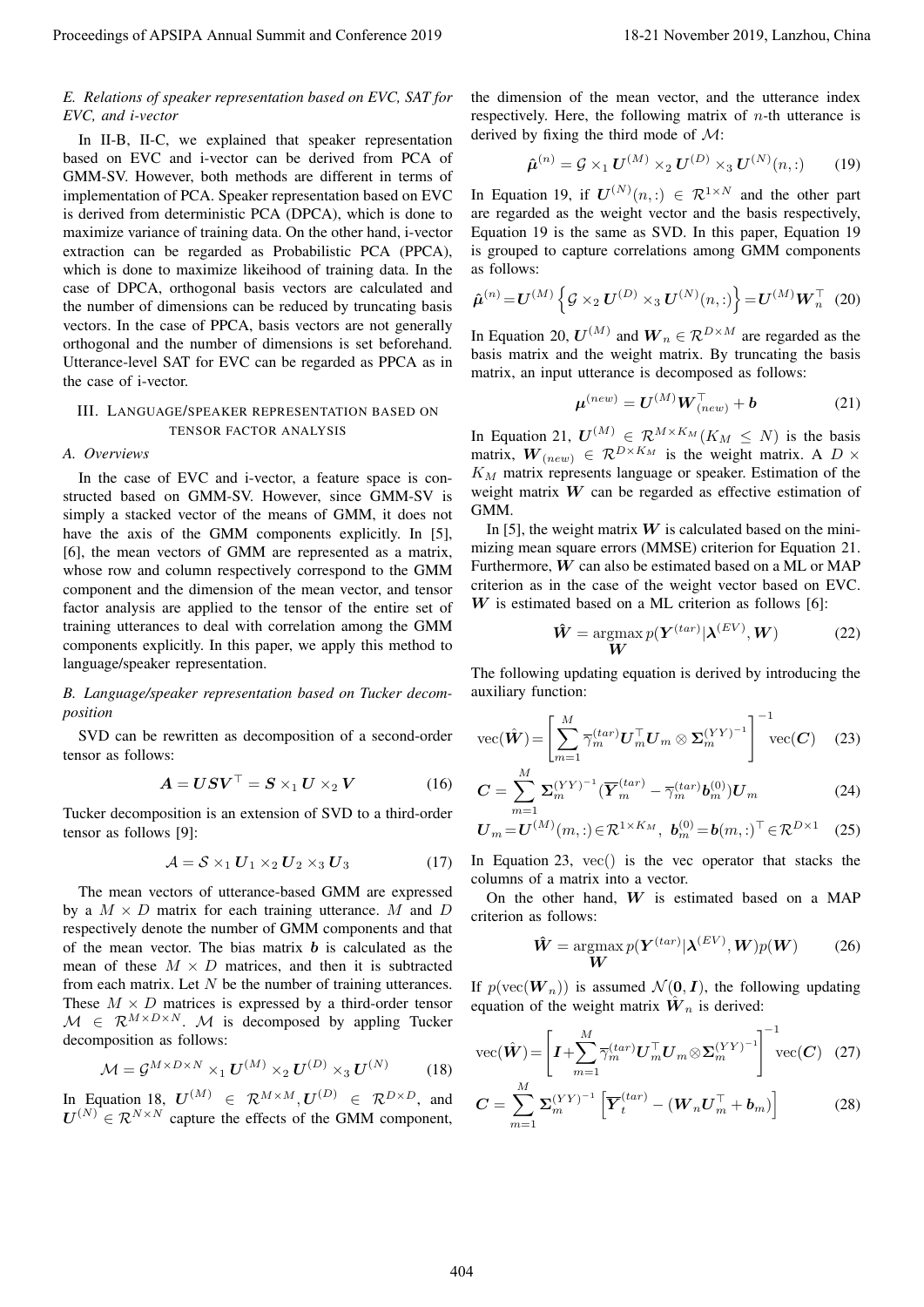# IV. BILINEAR BASIS FOR TENSOR-BASED LANGUAGE/SPEAKER REPRESENTATION

In Section III, only  $U^{(M)}$  is used as the basis matrix. However, the dimensions of the mean vectors of GMM can also have some correlation, so we use  $U^{(M)}$  and  $U^{(D)}$  as the bilinear basis matrices, In the case of bilinear basis, Equation 19 is grouped as follows:

$$
\hat{\boldsymbol{\mu}}^{(n)} = \boldsymbol{U}^{(M)} \left\{ \mathcal{G} \times_3 \boldsymbol{U}^{(N)}(n,:) \right\} \boldsymbol{U}^{(D)^{\top}} \tag{29}
$$

$$
= \boldsymbol{U}^{(M)} \boldsymbol{W}_n^{\prime \top} \boldsymbol{U}^{(D)^\top} \tag{30}
$$

By truncating the basis matrices, an input utterance is decomposed as follows:

$$
\mu^{(new)} = U^{(M)} W^{T}_{(new)} U^{(D)^{T}} + b \qquad (31)
$$

 $U^{(M)} \in \mathcal{R}^{M \times K_M}$  and  $U^{(D)} \in \mathcal{R}^{D \times K_D}$  are the bilinear basis matrices,  $W'_{(new)} \in \mathcal{R}^{K_D \times K_M}$  is the weight matrix  $(K_M \leq M, K_D \leq D)$ . By using bilinear basis, dimensionality reduction along the axis of the dimension of the mean vectors is possible. Language/speaker representation based on bilinear basis can be regarded as a constraint on i-vector and EVC.

*W′* can also be estimated based on a ML criterion and the updating equation is as follows:

$$
\text{vec}(\hat{\boldsymbol{W}}') = \left[\sum_{m=1}^{M} \overline{\gamma}_m^{tar} \boldsymbol{U}_m^{\top} \boldsymbol{U}_m \otimes \boldsymbol{U}^{(D)^{\top}} \boldsymbol{\Sigma}_m^{-1} \boldsymbol{U}^{(D)}\right]^{-1} \text{vec}(C) \quad (32)
$$

$$
C = \sum_{t=1}^{T} \sum_{m=1}^{M} \gamma_{m,t} U^{(D)^{\top}} \Sigma_m^{-1} (\boldsymbol{Y}_t^{(tar)} - \boldsymbol{b}_m^{(0)}) U_m \tag{33}
$$

#### V. EXPERIMENTAL EVALUATION FOR LID

#### *A. Experimental conditions*

To evaluate the proposed representation, LID experiments were carried out. We used The National Institute of Standards and Technology Language Recognition Evaluation (NIST LRE) 2003/2005/2007 as the speech corpora. These contain telephone conversation that have three types of duration of 3 sec, 10 sec and 30 sec. The number of target languages is 14: Arabic, Bengali, Farsi, German, Japanese, Korean, Russian, Spanish, Tamil, Thai, Vietnamese, Chinese, English, and Hindustani.

We used 56-dimensional MFCC (7MFCC+49SDC) as raw features, to which Cepstrum Mean Normalization (CMN) and Vocal Tract Length Normalization (VTLN) were applied. A diagonal-covariance UBM with 2048 mixtures was constructed from 24,577 utterances. To construct bases parameters, 23,665 out of 24,577 utterances were utilized and then language representation for each utterance were extracted. Table I shows the number of dimension for each feature. Probabilistic Linear Discriminant Analysis (PLDA) was used for classification; LDA and whitening was applied for each representation as preprocessing. For training of PLDA, 23,665 utterances were used. 6,474 utterances were used as test data. Equal Error Rate (EER) was used as evaluation criterion. Proceeding of APSIPA Annual Summit and Conference 2019<br>
TV Traitistics and the proceedings of APSIPA Annual Summit and Conference 2019, Lanzhou, China 405-21 November 2019, Lanzhou, China 405-21 November 2019, Lanzhou, Ch

TABLE I THE NUMBER OF DIMENSIONS OF EACH FEATURE.

|                       | Speaker<br>Language     |                         |
|-----------------------|-------------------------|-------------------------|
| i-vector / EV-based   | 600                     | 400                     |
| Tensor-based          | $1792 (= 56 \times 32)$ | $1920 (= 60 \times 32)$ |
| Tensor-based bilinear | $1568 (= 49 \times 32)$ | $1440 (= 45 \times 32)$ |

TABLE II RESULTS OF LID TASK (EER [%]).

|                              | 3s    | 10s   | 30s   |
|------------------------------|-------|-------|-------|
| <i>i</i> -vector             | 24.14 | 16.03 | 11.68 |
| EV-based (MMSE)              | 27.25 | 18.12 | 12.56 |
| EV-based (ML)                | 24.51 | 15.71 | 10.91 |
| EV-based (MAP)               | 25.63 | 15.57 | 9.22  |
| EV-based SAT (ML)            | 21.96 | 14.29 | 10.16 |
| EV-based SAT (MAP)           | 22.39 | 13.52 | 11.05 |
| Tensor-based (MMSE)          | 27.53 | 17.56 | 10.31 |
| Tensor-based (ML)            | 28.38 | 18.59 | 13.86 |
| Tensor-based (MAP)           | 30.58 | 19.79 | 13.28 |
| Tensor-based bilinear (MMSE) | 28.41 | 18.35 | 11.47 |
| Tensor-based bilinear (ML)   | 28.63 | 19.22 | 14.03 |

# *B. Results*

Table II shows the results of experiment. 3s, 10s, 30s mean the duration of the duration. MMSE, ML, MAP mean the criteria for representation. From Table II, SAT works well in 3s and 10s cases for EV-based approaches. This suggest that SAT works effectively in the case that the duration of the session is short. Compared with all the representation, the order from better to worse becomes EV-based, i-vector, and tensor-based ones.

#### VI. EXPERIMENTAL EVALUATION FOR SR

#### *A. Experimental conditions*

As evaluation for SR, speaker recognition experiment using JNAS database [13] was carried out. In this corpus, Utterances recorded from 306 speakers (153 males and 153 females) by headset (H) and desktop (D) microphones are included. In the experiment, 120 speakers (60 males and 60 females) were used.

20-dimensional MFCCs with their delta and acceleration to which CMN was applied, were used. 2048 mixture UBM was constructed by 37,200 utterances from 138 speakers in JNAS. Table I shows the dimension of features. PLDA was used as classifier. This experiment was done under matched-microphone conditions (H-H, D-D) and mismatchedmicrophone conditions (H-D, D-H). 30 utterance per speaker was used for training, and 14,894 utterances in total were used for test. EER was used as evaluation criterion.

#### *B. Results*

Table III shows the result. Different from the case of LID, tensor-based bilinear representation based on MMSE criterion achieved the best performance. This result suggest that representation derived from tensor factor analysis captures the essential information of speaker effectively.